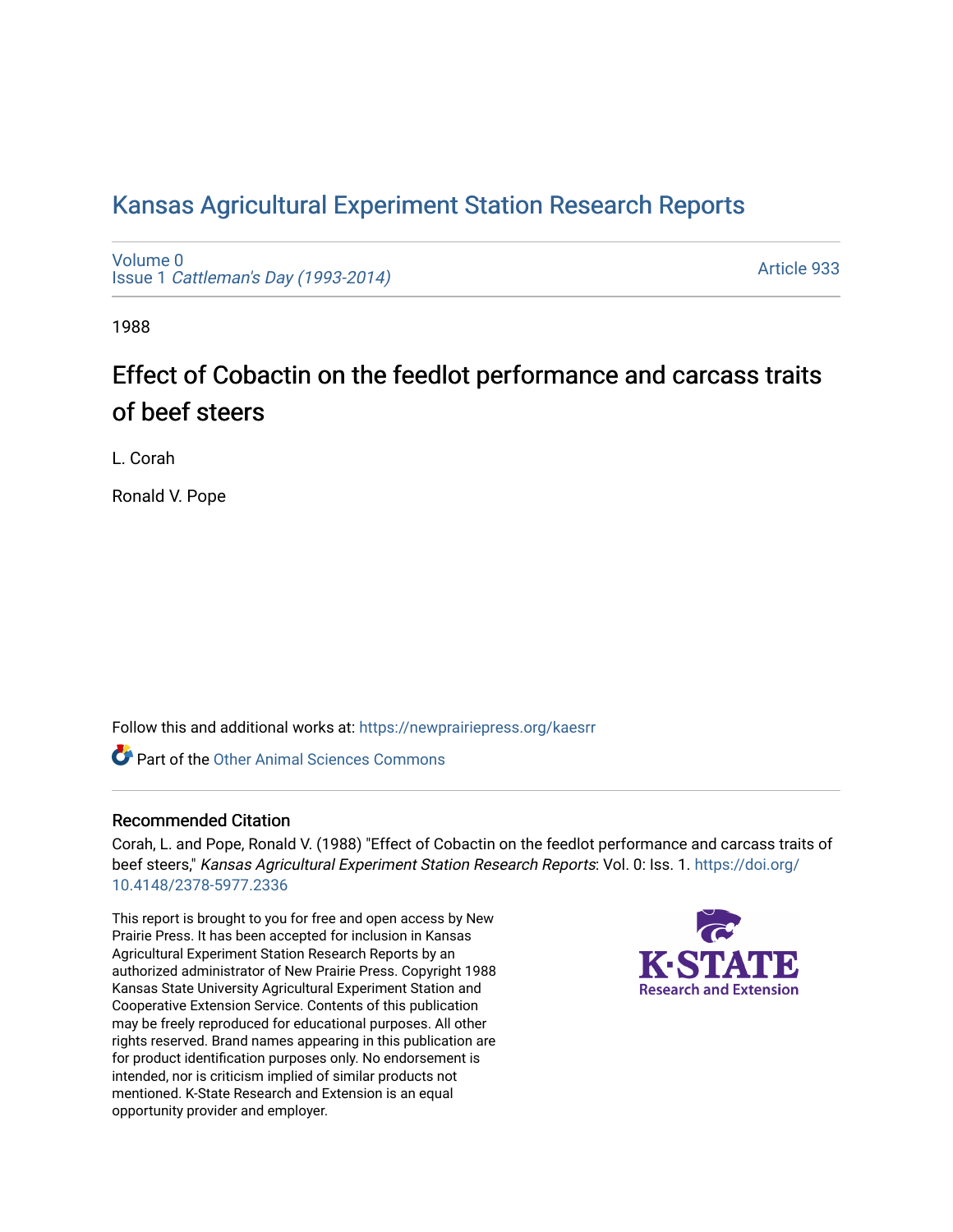### Effect of Cobactin on the feedlot performance and carcass traits of beef steers

#### Abstract

The addition of Cobactin to feedlot rations had no significant effect on average daily gain or feed efficiency, but did improve quality grade of steers fed for 110 days.

#### Keywords

Kansas Agricultural Experiment Station contribution; no. 88-363-S; Cattlemen's Day, 1988; Report of progress (Kansas State University. Agricultural Experiment Station and Cooperative Extension Service); 539; Beef; Cobactin; Feedlot performance; Carcass traits; Steers

#### Creative Commons License



This work is licensed under a [Creative Commons Attribution 4.0 License](https://creativecommons.org/licenses/by/4.0/).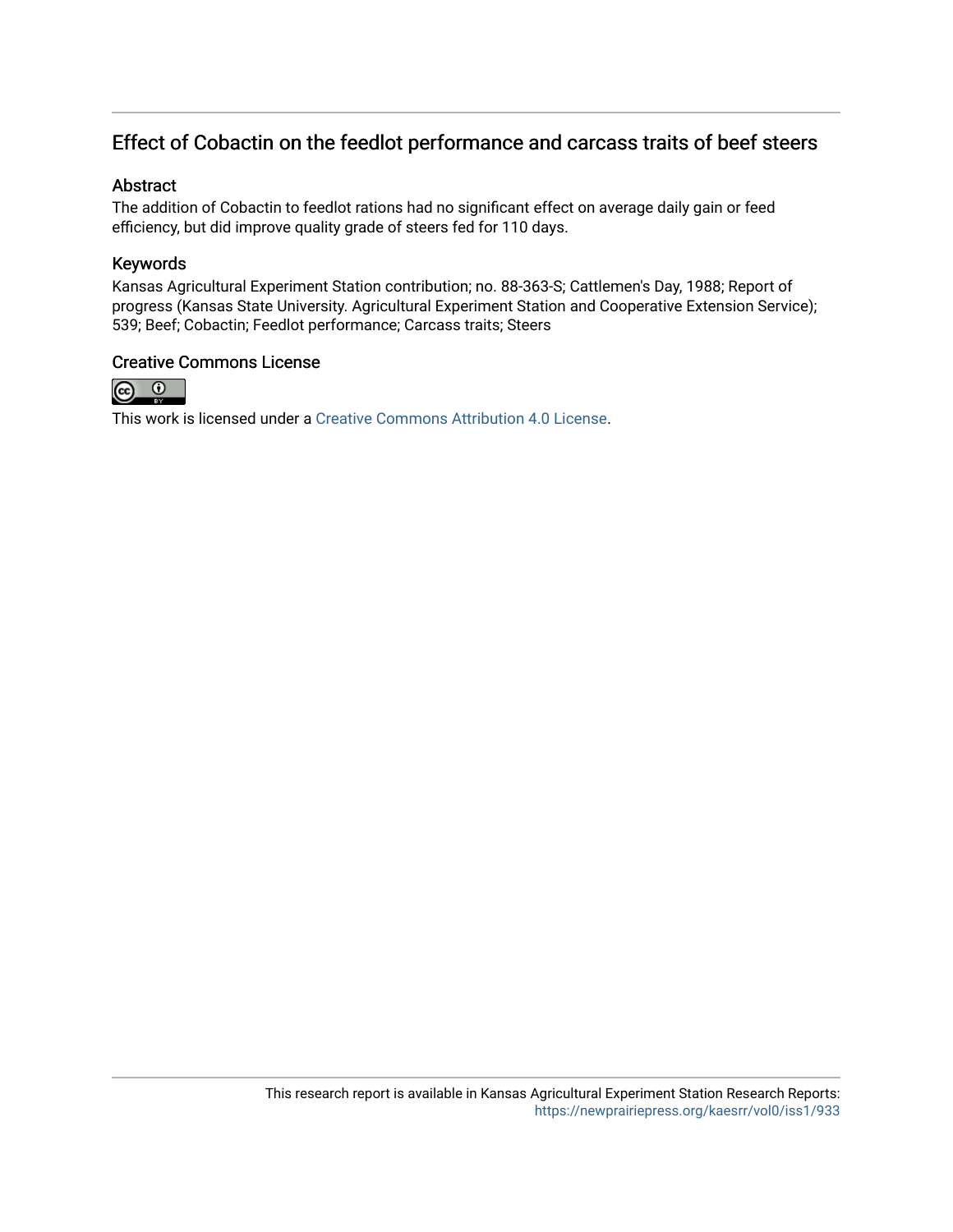Effect of Cobactin on the Feedlot Performance and Carcass Traits of Beef Steers<sup>1</sup>

Larry Corah and Ron Pope

#### Summary

The addition of Cobactin to feedlot rations had no significant effect on average daily gain or feed efficiency, but did improve quality grade of steers fed for 110 days.

#### Introduction

Lactobacillus bacteria have been used in animal agriculture for several years. Several reports have indicated that microbials containing lactobacillus can improve the absorption of nutrients.

In this trial, Cobactin®, a newly developed microbial single strain of Lactobacillus acidophilus was evaluated. The product is used in the live form following activation with water.

#### Experimental Design

The study involved 150 black crossbred steers from a common origin in Louisiana. Following an intensive native grass grazing program until mid summer, the steers were allotted and placed on trial on August 14, 1986. They were randomized by complete block design using weight as a blocking factor and allotted to five treatments with six groups per treatment and five animals per group. The heaviest group averaged approximately 748 pounds; the lightest, approximately 610 pounds.

The five treatments were as follows: 1) negative control; 2) low level of Cobactin; 3) low level of Cobactin plus Rumensin®/Tylan; 4) medium level of Cobactin plus Rumensin/Tylan; 5) Rumensin/Tylan only.

The cattle were initially weighed after being held off feed and water overnight, and were weighed at 28-day intervals until slaughter (110 days), when a final weight was taken.

To determine the impact of treatments on how the cattle adapted to the feedlot ration, feed intake was recorded and analyzed over the *first* 5 days, the first 28 days, and for the 110-day trial duration.



<sup>&</sup>lt;sup>1</sup>Appreciation is expressed to Doug Ware and Patsy Read, Bio-Technic Laboratories, Inc., for their assistance in conducting the trial and to this company for financial support of the product.  $\mathcal{J}$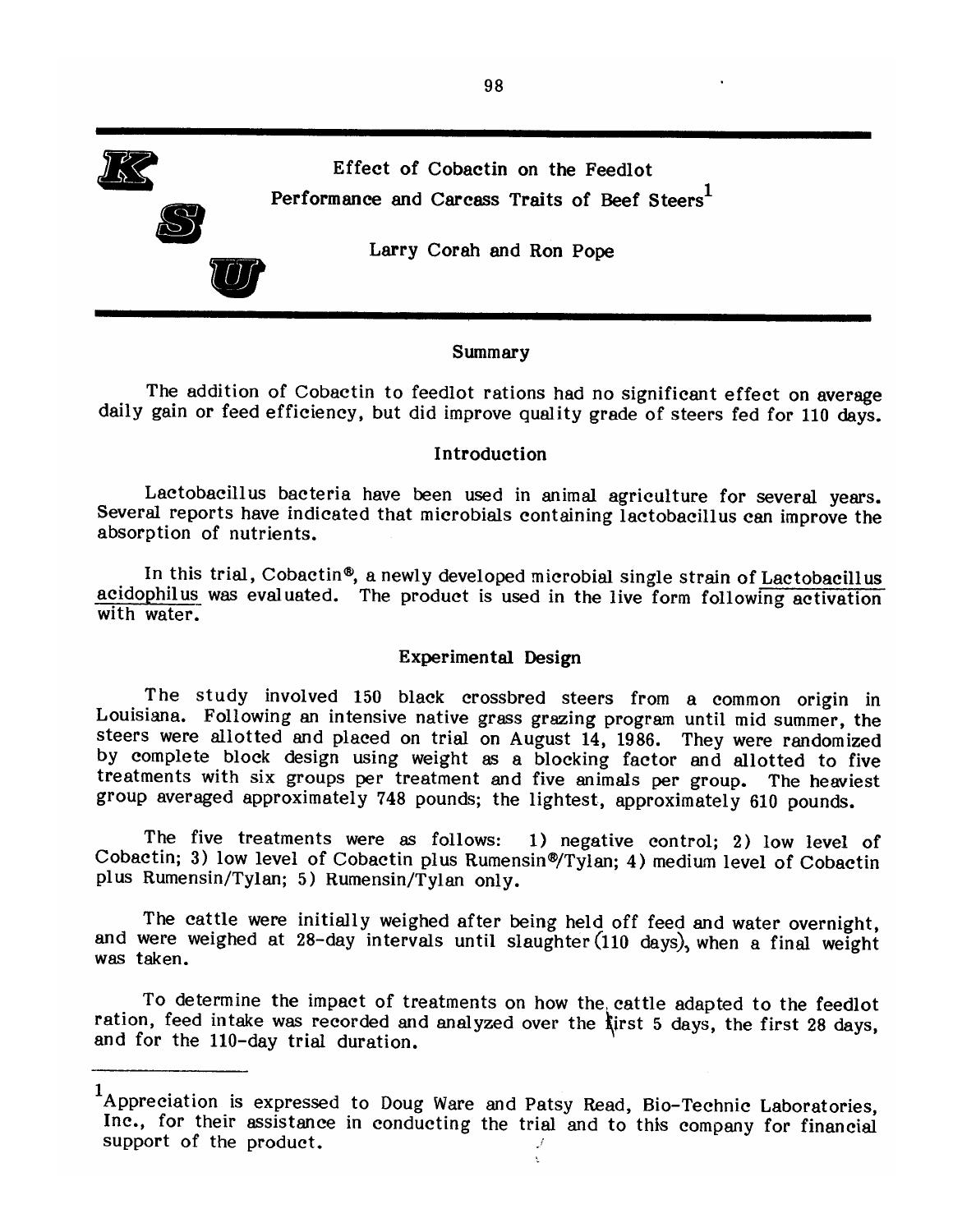The steers were started on a ration of 60% corn silage, 34.2% grain sorghum, and 5.8% supplement (dry basis). After 19 days, the cattle were gradually worked up to a diet of 15% corn silage, 79.2% grain sorghum, and 5.8% supplement (dry basis). The supplements used in the trial are shown in Table 28.1. Cobactin was mixed in a water solution and sprayed onto the appropriate rations at the time of feeding.

Carcass data collected included hot carcass weights, dressing percentage, actual loineye area, estimated fat cover, estimated yield grades, and quality grade.

| 1379  |
|-------|
|       |
| 385.7 |
| 70.6  |
| 1.05  |
| 7     |
| 3.5   |
| 20.7  |
| 8.6   |
| 20    |
|       |

Table 28.1. Supplements Fed (per ton)

#### **Results**

There was no significant effect of treatment on average daily gain (Table 28.2). However, gain of steers fed the low level of Cobactin alone approached significance at a probability of .23, compared to the negative controls.

The most notable effect on feed intake and feed efficiency was the addition of the Rumensin/Tylan to the diet, which significantly reduced feed intake for the first 5 and 28 days. This result is consistent with previous research. Rumensin/Tylan addition significantly improved feed efficiency in all three treatments. The addition of Cobactin caused a slight improvement in feed efficiency both when fed alone and when combined with Rumensin/Tylan.

No apparent effect of treatment on dressing percent and loineye area was noted  $(Table 28.3).$ However, Cobactin improved actual quality grade and the percent of carcasses grading choice.